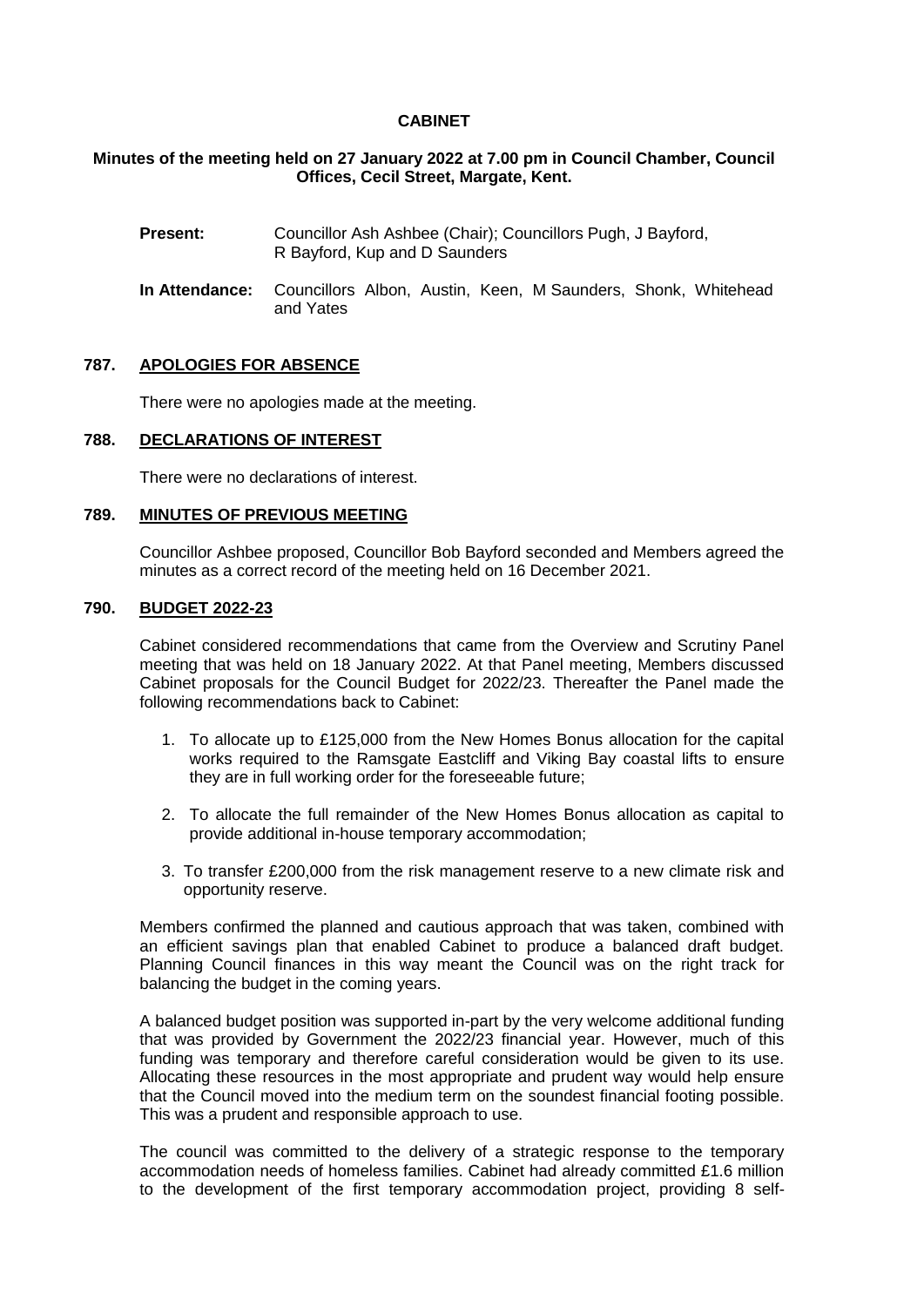contained flats, and following the completion of this project, would consider further projects to build a larger and more cost effective portfolio of properties.

This approach will be the best way to secure long-term savings in the costs of temporary accommodation. The relatively small amount available from New Homes Bonus would not be sufficient to deliver a further scheme and its use at this stage to offset the costs of borrowing is considered to be the most prudent option. Cabinet was exploring external funding options and additional future borrowing when a further temporary accommodation option is identified.

The funding required to address the lift issues has been estimated to be in excess of £230,000, in addition to on-going maintenance. As such, Cabinet was considering and pursuing other long-term sustainable funding options for the repair and on-going maintenance of our coastal lifts. With regard to the reserve transfer for climate change projects, the monies that sit in the Risk Management Reserve would be available for such projects as and when needed. Furthermore, Cabinet was also looking in this area for external funding opportunities as well. As such Cabinet did not view it necessary to transfer an amount to a dedicated earmarked reserve.

Accordingly, Cabinet agreed not to adjust the budget to accommodate any of the three recommendations from OSP and was going to therefore recommend the budget to Council for approval in the originally proposed form.

The following Members spoke under Council Procedure Rule 20.1:

Councillor Yates; Councillor Whitehead; Councillor Austin.

In response to comments made and questions asked by Members under 20.1; Cabinet explained that the Risk Management Reserve fund can be used for a broad range of purposes. The governance arrangements and approval processes are the same and can be used in the same way as the General Reserve. This fund could therefore be used for climate emergency projects.

Cabinet further said that the Council was always looking for suitable land for housing development and was currently looking at various sites. However this had to be done in a structured way.

Thereafter, Councillor David Saunders proposed, Councillor Bob Bayford seconded and Cabinet agreed that:

- 1. The 2022-23 General Fund revenue budget be recommended to Council for approval;
- 2. The 2022-26 General Fund capital programme be recommended to Council for approval.

# **791. ASSET MANAGEMENT - INVESTMENT PORTFOLIO**

Cabinet the report on Westcliff Leisure Park which is situated along Royal Esplanade, and comprising two crescent shaped buildings of solid brick construction; surrounding the boating pool in the centre, (Grade II listed). There are seating areas in front of both buildings and a children's play area.

The current tenant at the Boating Pool in Ramsgate would like to sell their business, as the business was struggling to stay open and maintaining the property. The new tenants require a longer-term lease of 25 years as the building requires a lot of investment, as